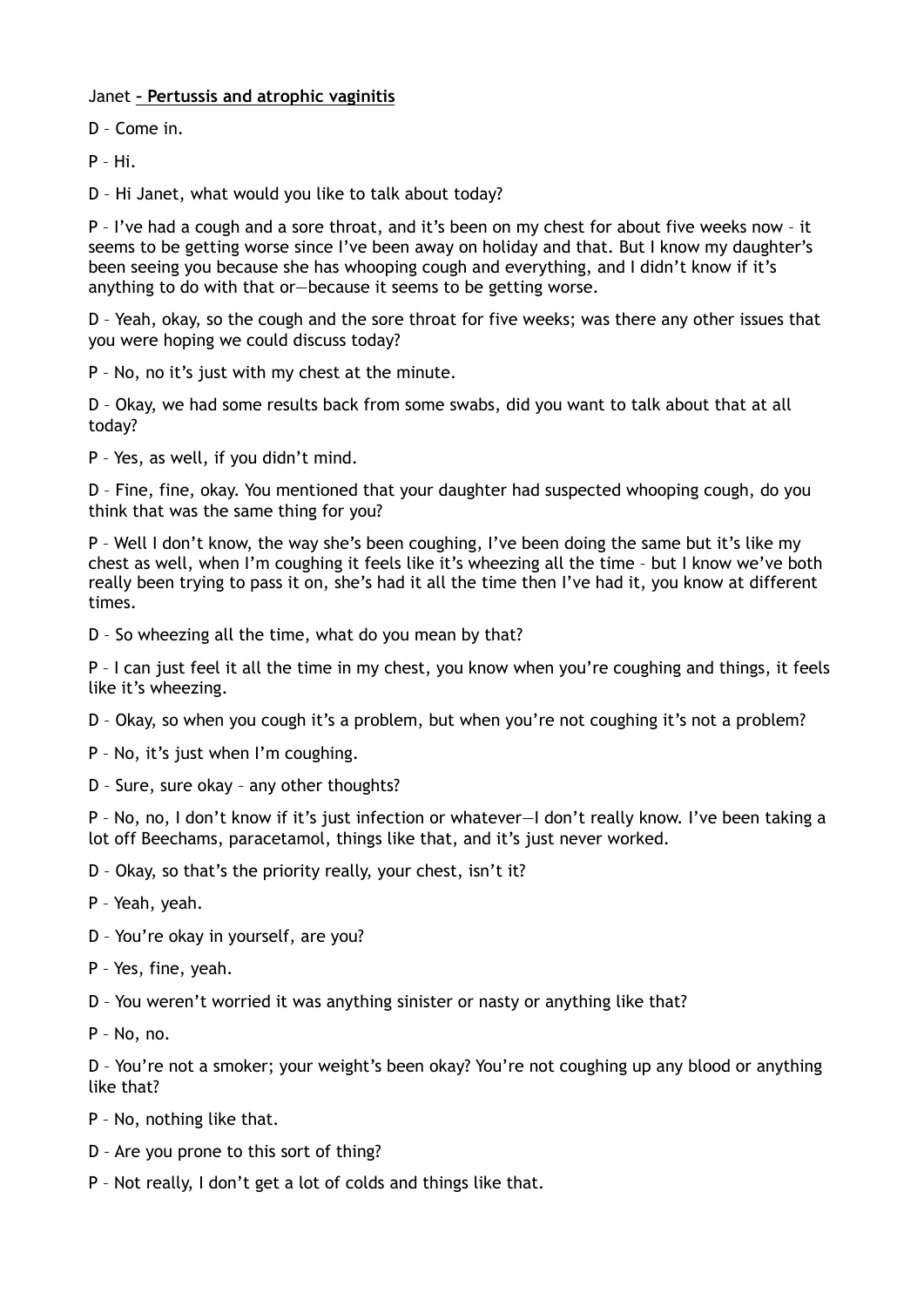- D No, so it's unusual for you to get this?
- P Now and again, not a lot just when it's really cold.
- D And what did we do for your daughter?
- P She's still having tests done, she's having blood tests tomorrow I think.

D – Okay, just to see if it is whooping cough.

P – Just to see, because they don't know if it's her immune system or something as well – they don't know exactly what it is yet.

- D Okay, but she's doing okay in herself?
- P Not really, she's been on the sick, she's not very well.

D – So she's not back at work at all, okay. How's this affecting your life at the moment?

P - Fine, really, I'm just a bit worried about making sure that she's all right – because the side of her throat, inside, it's all swollen and things like that. She is struggling a bit.

D – So she's having a blood test at the moment, isn't she?

- P Tomorrow morning she's having one, yeah to find out.
- D Yeah and just checking that she's not got glandular fever as well, is that it?
- P Yes, yeah.

D – Good, okay. So, from your point of view, was there anything that you were particularly hoping I would do for you?

- P Just to check and make sure that everything's all right, really.
- D Things at home okay?
- P Yeah, fine.
- D Just remind me who's at home with you.
- P Just me, my husband, and my daughter Tamsin.
- D Yeah, okay, and work wise are you able to carry on.
- P Yeah, yeah, I mean I work really hard it's a hard job.
- D What does that involve at the moment what's your job title?

P – I work in a card shop, card factory it is, but I do the deliveries and the orders – putting it all out, things like that. It is quite heavy.

D – Okay, so it's affecting your ability to do the job in what way - because you're so tired, with the cough?

- P Yes, I am tired quite a lot, actually.
- D Is it affecting your night's sleep at the moment, maybe?

P – I've never slept for a long time, since I've gone through the change; I've never had a good night's sleep.

- D Okay, nothing to do with the cough, though?
- P No, no.
- D So maybe we could come back to that sleep issue another time, would that be alright?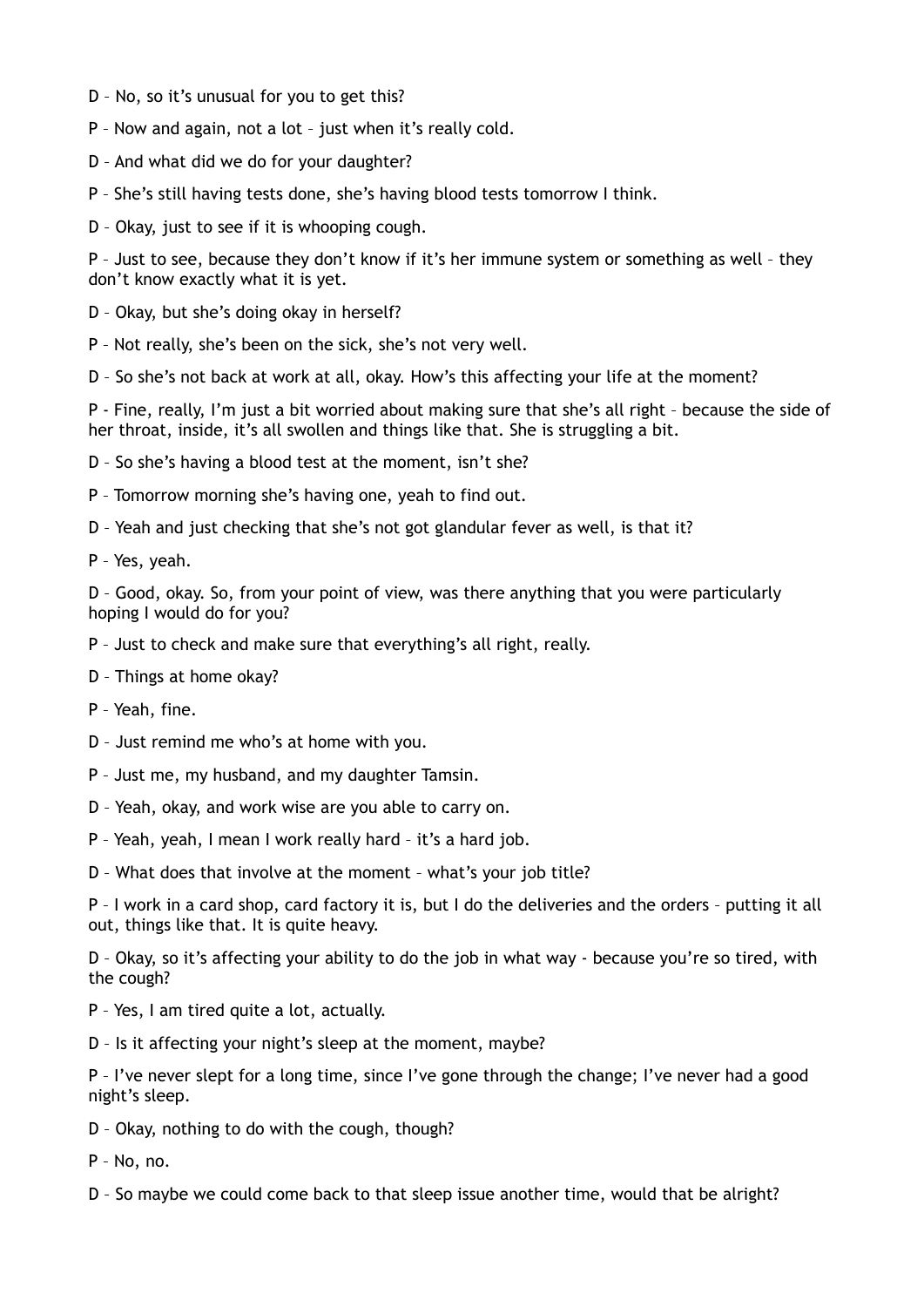P – Yeah, yeah.

D – Mood's okay?

P – Yeah, I mean, I don't mind the sleep – you know, that doesn't bother me.

D – So, thinking about the cough in itself, are you fetching anything up with it?

P - Little bit, just little bits – but not a lot.

D – And you mentioned the wheeze in the cough, that's so frustrating. Okay, and you also mentioned that we thought about whooping cough with your daughter; is there anything that makes you think that this could be whooping cough?

P – I don't, no. I don't know exactly what it was, really, until she showed me the letter that she got.

D – Yeah.

P – And we read up about it.

D – So you've read up about it?

- P Yeah, I've read up about it, yeah.
- D What resource did you use for that?
- P She got a letter from the doctors' all about it.
- D So a leaflet from 'patient.info' or something like that?

P – Yeah.

- D Good, okay. And, did that kind of ring true for your symptoms?
- P Not really, you know, I really don't know exactly what it is but it's just not going.
- D Your weight's been alright?
- P I've put a little bit on, but not much.
- D Okay, good, and you're not worried about having gained weight?
- P Oh, no, no.

D – Fine, good - so no history of asthma, no asthma in the family or anything?

- P Tamsin's got asthma.
- D But you've never had asthma yourself?

P – No, I've never had it. No, my sister's got it as well, and a couple of other people in my family.

- D But you've never been wheezy in the past?
- P No, I've never had it.

D – So, why don't I check your chest out today, maybe do a breathing test if that seems appropriate, and we'll have another chat after that. If we get a chance at the end of the consultation, for the last couple of minutes, we can talk about the swab results. Is that okay?

P – Yeah, that's fine.

D – So I'll have a look at your throat first of all if that's okay - you've had no fever, no temperature?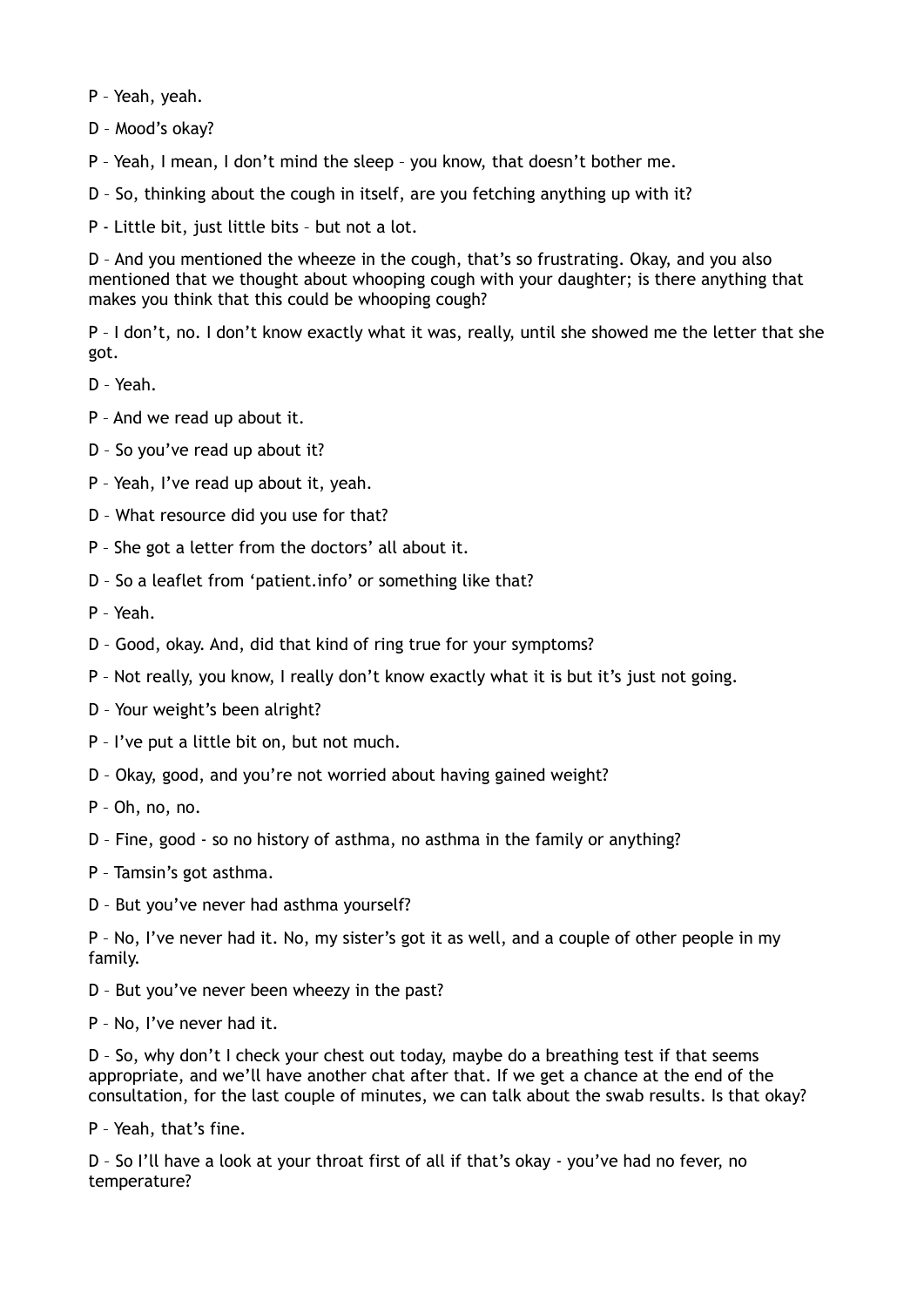P – No, no.

D – Open your mouth, breathe in. Going to peek up your nose, you're not really affected with nasal symptoms, and your ears are fine too. Can you stand up for me and turn around – slip your coat off and we'll just have a listen to the back of your chest. I'm also just going to check your temperature with a thermometer in your ear if that's okay. Breathe away.

D – Your lungs sound wonderful.

P – Good.

D – Lets just pop this in your ear, that little bleep is just it telling me your temperature. Okay, that's lovely, your temperature's fine. And there's no lymph nodes anywhere that you've found?

 $P - N<sub>0</sub>$ 

D – And your throat looks healthy and normal, that's great. Just one last thing while we're examining you – if you stay standing, I'd like you to take a really big, deep breath in through your mouth, put your lips around this white plastic thing and then blow as hard and fast as you can. So, you need to try to blow that red pointer off the end of the scale.

D – Right, go. Good effort, try again and try to double your effort – ready, steady, go. Great, okay – normal-ish numbers, we're getting around 340 there. That's not particularly tight, there's nothing particularly there that would suggest to me that you've got anything like asthma.

P – Yeah.

D – And your airways seem to not be too tight, but you have got this irritating tickly cough that's been going on for five weeks. Because you're in a low-risk group for anything nasty or worrying going on, and because you've got this family history of what we think could be whooping cough, I think it's most likely to be either whooping cough or something very similar.

P – Right.

D – Okay, under those circumstances, I'd normally let public health know about it – would that be okay if I did that.

P – Yeah, that's fine, that's fine.

D – So, I'll do that for you, but there is no treatment for it at the moment. The good news for you is that because you've had it for five weeks, after about six weeks it will usually start to get better.

P – Right, that's fine.

D – Now, I do need to know if things change, so if you're breathless with it, then come back in.

P – Right.

D – If you're coughing up blood, then come back in, and if you're unwell with a fever then come back in; but otherwise I think that this will just drift on a little bit and then get better. The chances are that this will get better within three months. If it's getting worse after two or three months and you start to worry that maybe you're losing weight or something like that, then we'll do a chest x-ray, but I think at the moment it's unlikely to be anything worrying or sinister. Is that okay?

P – Yes, that's fine, yeah.

D – So, probably whooping cough, probably your daughter's got it too – probably, it's an irritation in her throat rather than anything else. I can guess that the blood test will be kind of reassuring. Just going to touch on the issue about your swab results, because they were reassuring.

P – Yeah.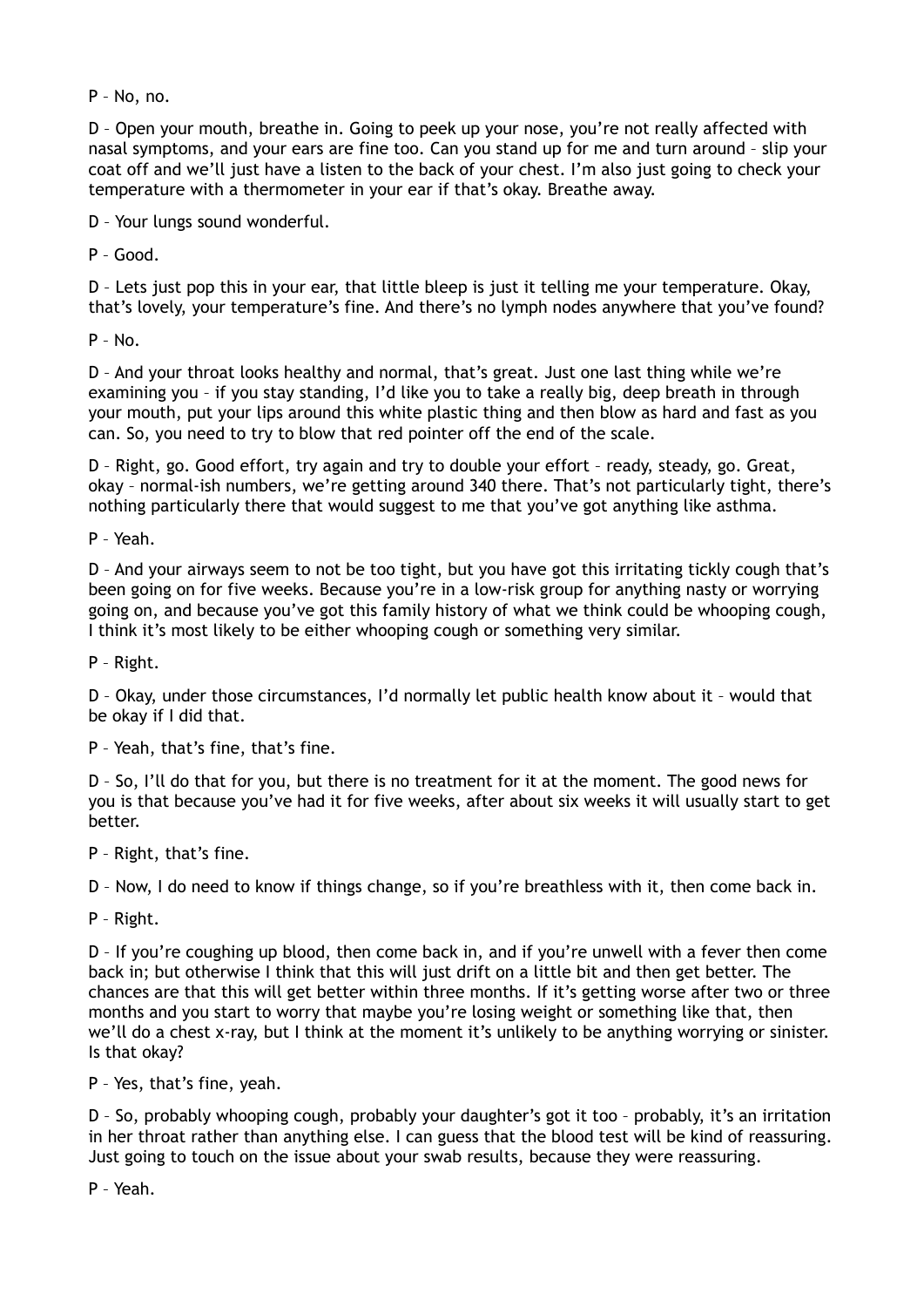D – They grew a couple of bacteria in there, one of them is called a staphylococcus, and one which is called streptococcus. And we sometimes find those, and they rarely mean anything at all – we only treat those in women that are pregnant, for that sort of thing. They can sometimes be linked to having gone through the change, and you mentioned having gone through the change yourself.

P – Yes, yeah.

D – I would suggest what we do, if your symptoms are not worrying – so if you've got bleeding, bloody discharge, I need to know about that; if you've got offensive discharge again, then let me know.

P – Yes, I still have got that, yeah.

D – So what I would suggest that we do at the moment is let me give you an oestrogen that you put in your vagina overnight for the next… well I would recommend that you use it until your symptoms improve. Start off with it on a nightly basis for the next fortnight, and then after that, on alternate—sorry twice a week, probably for a couple of months.

P – Right, okay.

D – And you may need to just use that every now and then, just to keep your vagina a bit more healthy.

P – Right.

D – And that can improve things in other respects as well. Do you mind me touching on your sex life if that's okay?

- P No, that's fine, yeah that's fine.
- D How are things in that department?
- P It still hurts.
- D It still hurts?
- P It still hurts it feels like glass.
- D Sore on the outside?
- P No, inside as well.

D – Ah, okay, well that would fit with what was found when you were examined, and think that when Dr Owles examined you, she thought that probably these were some changes that were related to going through the change. So, hopefully we might be able to help you with that problem. It sounds like you still want to see me about the sleep issue, and maybe I can give you some homework to try and investigate that a little bit more. So, I've got a sheet that you can read, and you can write some answers to me to help me find out with you what could be going on with your sleep, and then we can look into that problem next. Would that be okay?

P – That's fine, yeah, that's fine.

D – I'm going to notify public health about suspected whooping cough, as there's only a fifty percent chance that it's that, but either way, it's probably going to get better. If you're losing weight or coughing up blood then we'll do a chest x-ray, if you're unwell we need to see you urgently – particularly if you've got a fever. But it's likely just to get better, and particularly it should get better within the next week or so. 'Hundred-day cough' is what the Chinese call the whooping cough.

P – Okay. Can I just ask you, how do you get it? Is it just through cold, whooping cough and that.

D – It's transmitted through droplets, so either that's through coughing or it can be through direct contact with people who've got it. But it's a really common infection, and even though